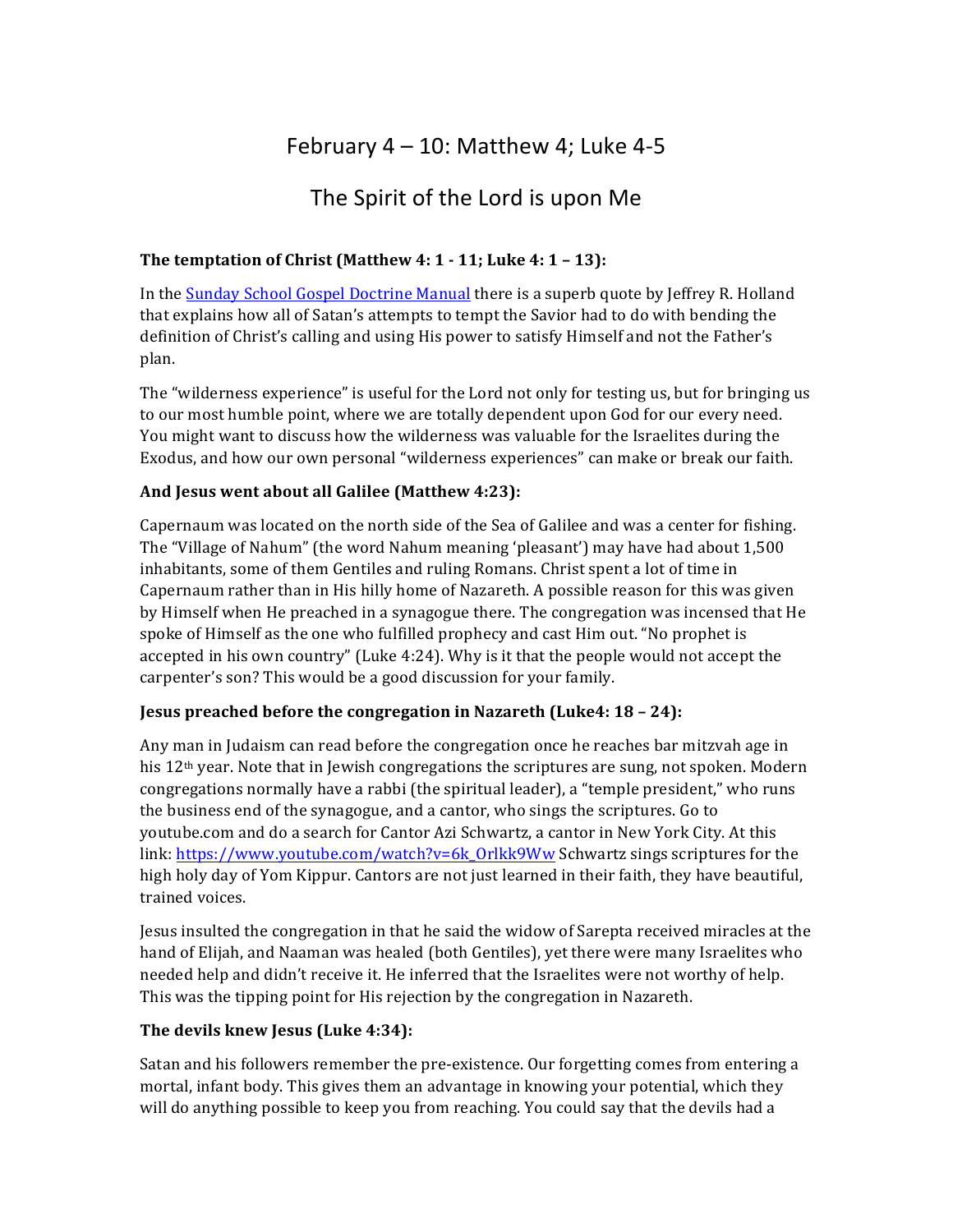perfect knowledge that Jesus is the Christ, but this testimony cannot save them. Why isn't that enough to guarantee them a place in heaven?

#### The Lake of Gennesaret (Luke 5:1):

The word, Gennesaret, refers to the Hebrew name for the Sea of Galilee, which is Yam (meaning sea) Kinneret (meaning harp). The name refers to the shape of the inland sea. It's outlet is the Jordan River, which flows south to the Dead Sea (Yam Sof (or end sea).

#### Toiled all the night (Luke 5:5):

Fishing on the Sea of Galilee is done at night, and the popular catch is called today St. Peter's Fish, like tilapia. Winds come up very suddenly on the Sea of Galilee and can be very dangerous.



#### **The man let down through the rooftop (Luke 5: 18 - 26):**

There are so many aspects that can be discussed in this story. The man who was sick had faith, yes, but so did his friends, and they went to great effort to get to Jesus with great reward. Jesus manifested His power and authority to the Pharisees showing He had the power to both heal infirmities and forgive sins. Everyone was stricken with wonder. But Christ's manifestations of power and authority were completely outside the structure of the Jewish priesthood at the time.

New wine in old bottles (Luke  $5:36 - 39$ ):

This parable is talking about people who are so steeped in their old traditions that they can't receive new ones without breaking. The cloth image has the same message. Unbending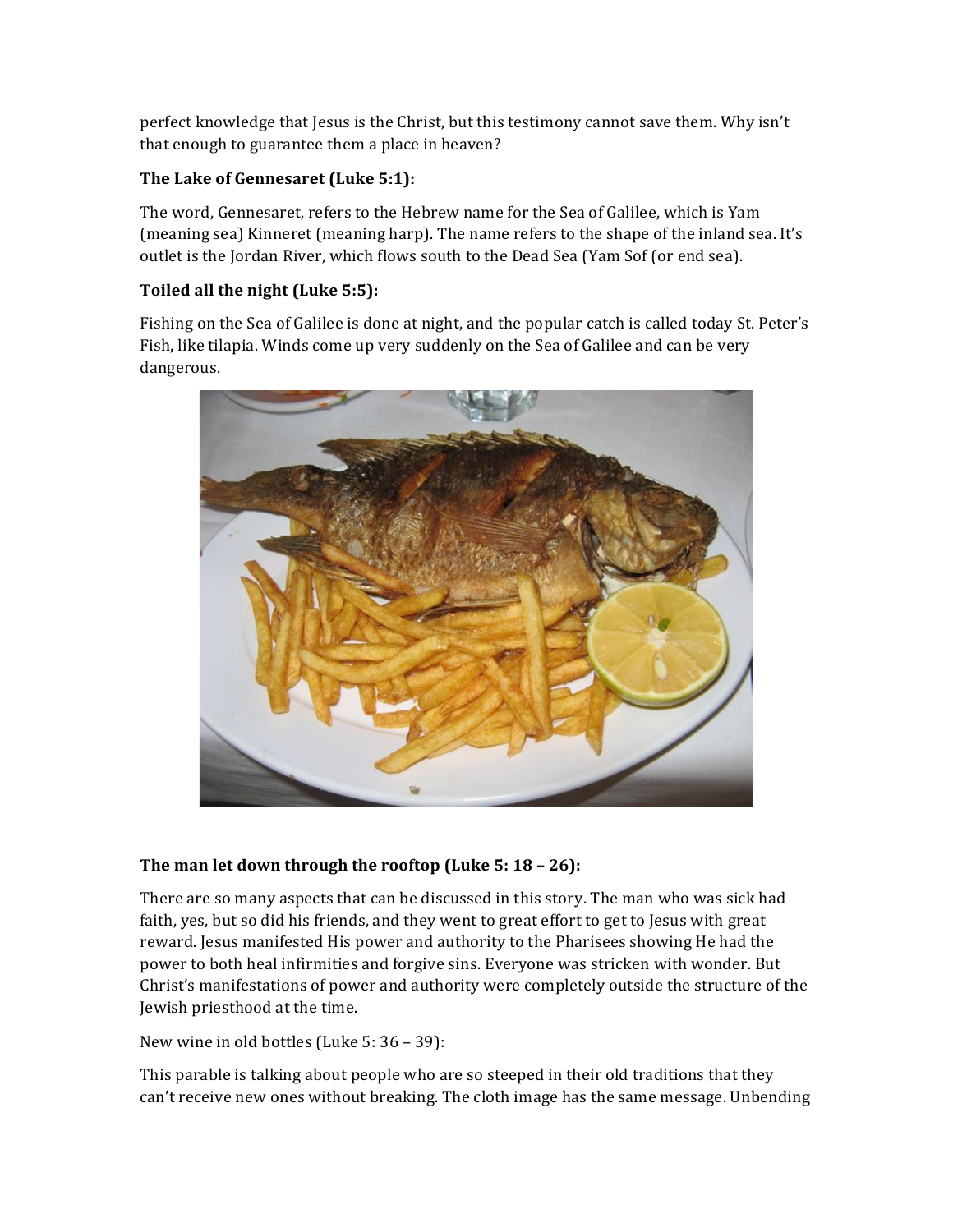people can be found everywhere, not just in the Church. In the living church, policies change, enlightenment comes line upon line. We have to be open to accept both.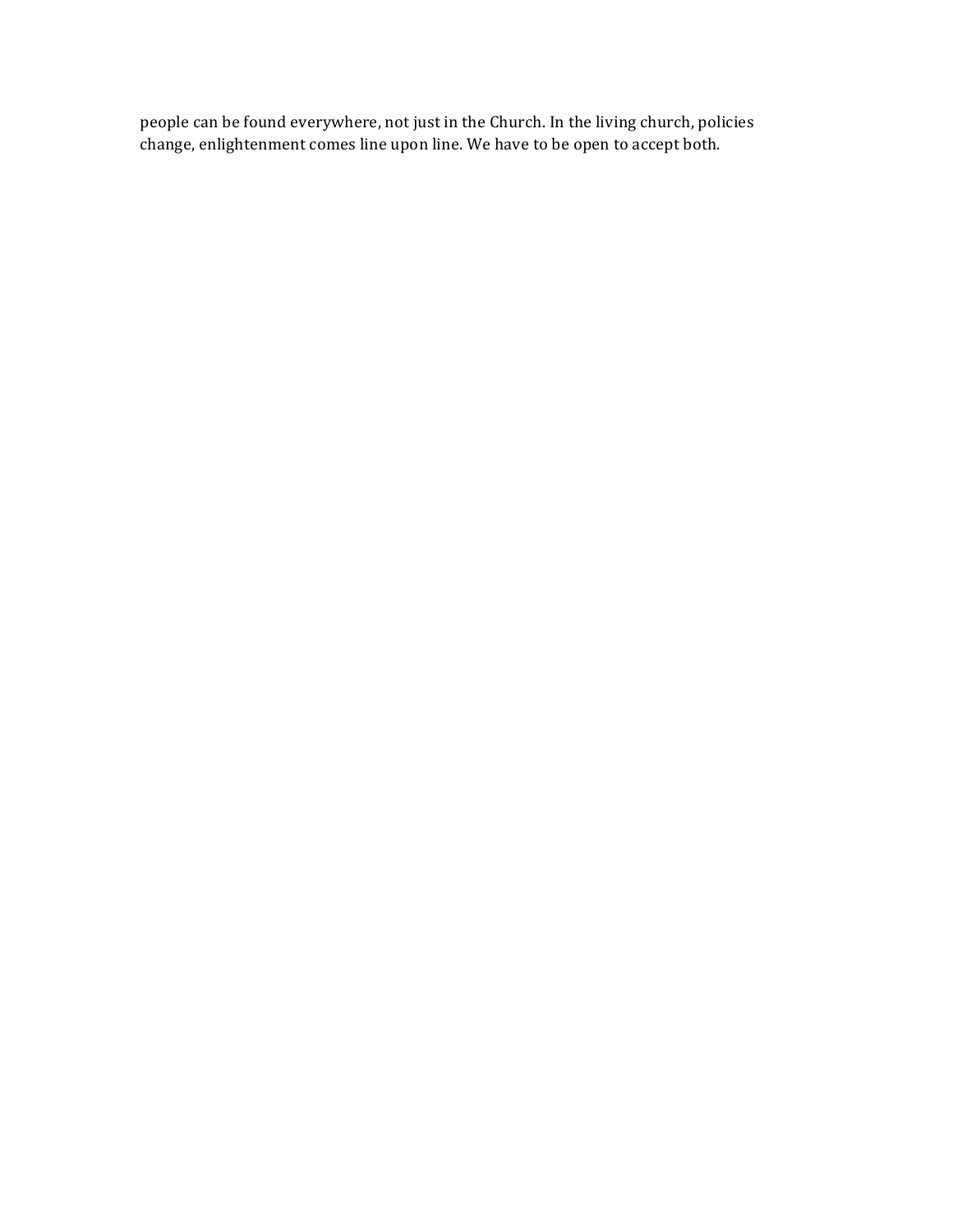Come Follow Me

NEW TES TAMENT 201 9

## FISHERS OF MEN ACTIVITY

### **Matthew 4; Luke 4-5**

In Matthew 4:18-20, Jesus approaches Simon Peter and Andrew and says, "Follow me, and I will make you fishers of men." There are many things Jesus can teach us to help us reach our divine potential. It is through him that we become the best we can be. Here is a fun fishing activity to learn of the different ways Christ helps us grow and learn:

**Materials**: paper fish with quotes (found below), 8-10 paper clips, magnet, string, pencil/pen

Print and cut out the paper fish found below. Each has a general conference quote talking about how Jesus helps us grow. Two of the fish are blank, giving you the option to write down your own favorite quotes on this topic. (Note: You may print them out on colored paper or have your kids help you color them, if you would like.)

Put a paper clip on each fish.

Make a fishing rod by tying a pen or pencil to one end of a piece of string and tying a magnet to the other end of the string.

Spread out the fish on the floor or another surface.

As a family, read Matthew 4:18-20. Discuss what it means to be "fishers of men." Explain that Jesus helps us grow and learn in many ways.

Let each child take a turn "fishing." Once they have caught and reeled in a paper fish, read the quote as a family and discuss it if you would like.

When all the fish have been "caught," consider discussing a few questions found in the Come, Follow Me—For Individuals and Families book:

When have you felt the Savior calling you to follow Him?

How can you show the Lord that you are willing to "[forsake] all" (Luke 5:11) to follow Him?

\* Feel free to alter this activity depending on the ages and attention spans of your kids.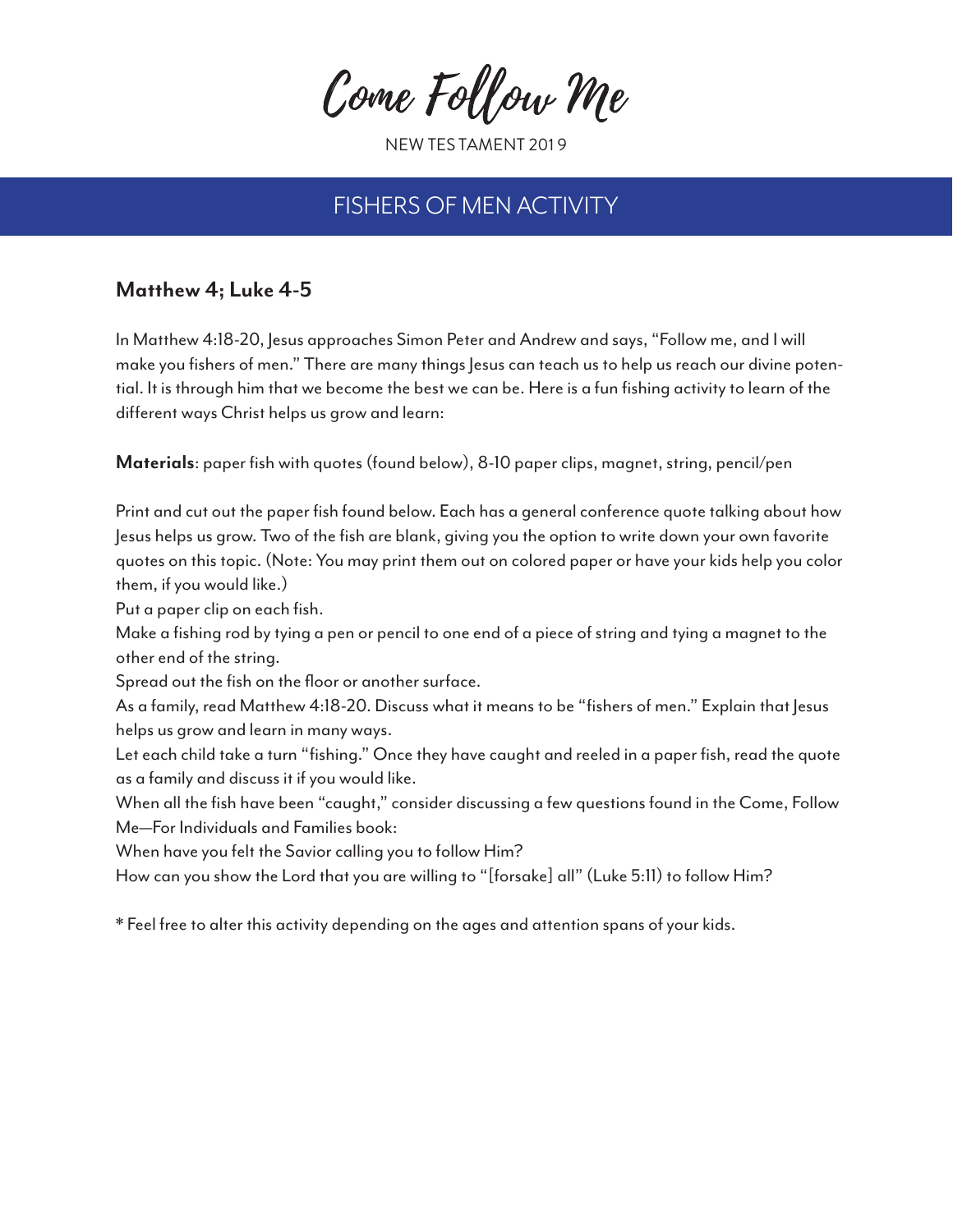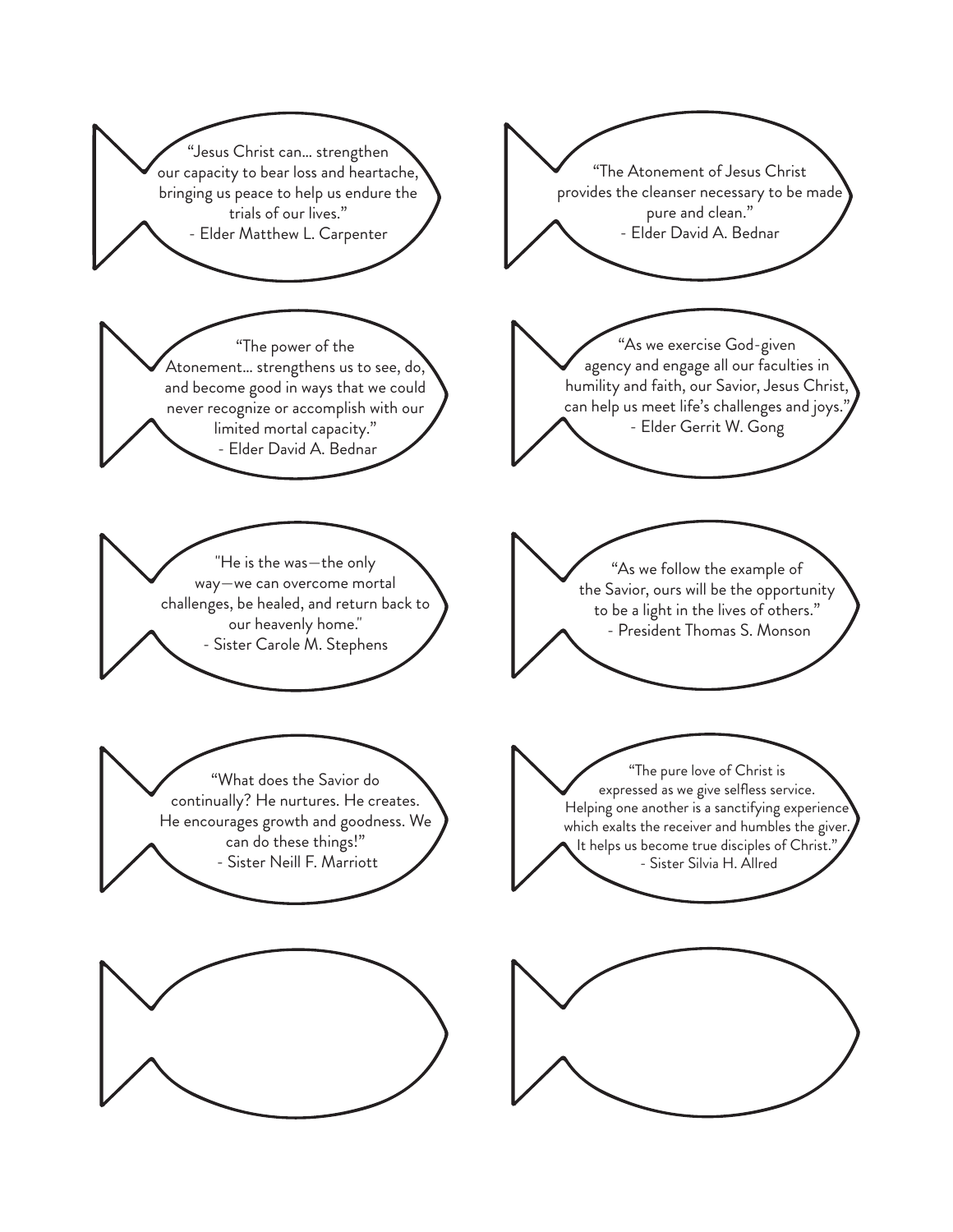Come Follow Me

NEW TES TAMENT 201 9

# SCRIPTURE BOOKLET - THE TEMPTATION OF JESUS

### **Matthew 4; Luke 4-5**

Credit for this idea goes to Ticia at Adventures in Mommydom.

When Jesus was tempted by Satan (Matthew 4:1-11 and Luke 4:1-13), he quoted scripture to help him resist those temptations. We can also find strength in knowing scripture and the teachings of the gospel. Here is a fun craft that helps kids become more familiar with key scriptures:

**Materials:** one printed booklet for each kid (found below), stapler, scissors, crayons/colored pencils

Print out a scripture booklet for each child and gather the remaining supplies.

Read the story of the temptation of Jesus together (Matthew 4:1-11 and/or Luke 4:1-13). Discuss how Jesus resisted temptation from Satan. Talk about how we can also resist temptation by being familiar with the scriptures and teachings of the gospel.

Explain that now we're all going to make our own little scripture booklets so we can remember important scriptures.

If the kids are old enough, let them help cut out the booklet pages.

Let the kids color and decorate their own booklet pages.

Help them staple their booklet together.

Read through the scriptures in the booklet together and talk about when knowing each scripture would be helpful. (This process of reading and discussing can take place in one day, several days, several weeks, etc. Go at the pace that's best for your family and children's ages. You can also choose to review certain scriptures in the booklet every now and then to help the kids become more familiar with them. Older kids may set goals to memorize these verses.)

\* Feel free to add additional scripture pages if you would like. There are two blank pages for this purpose.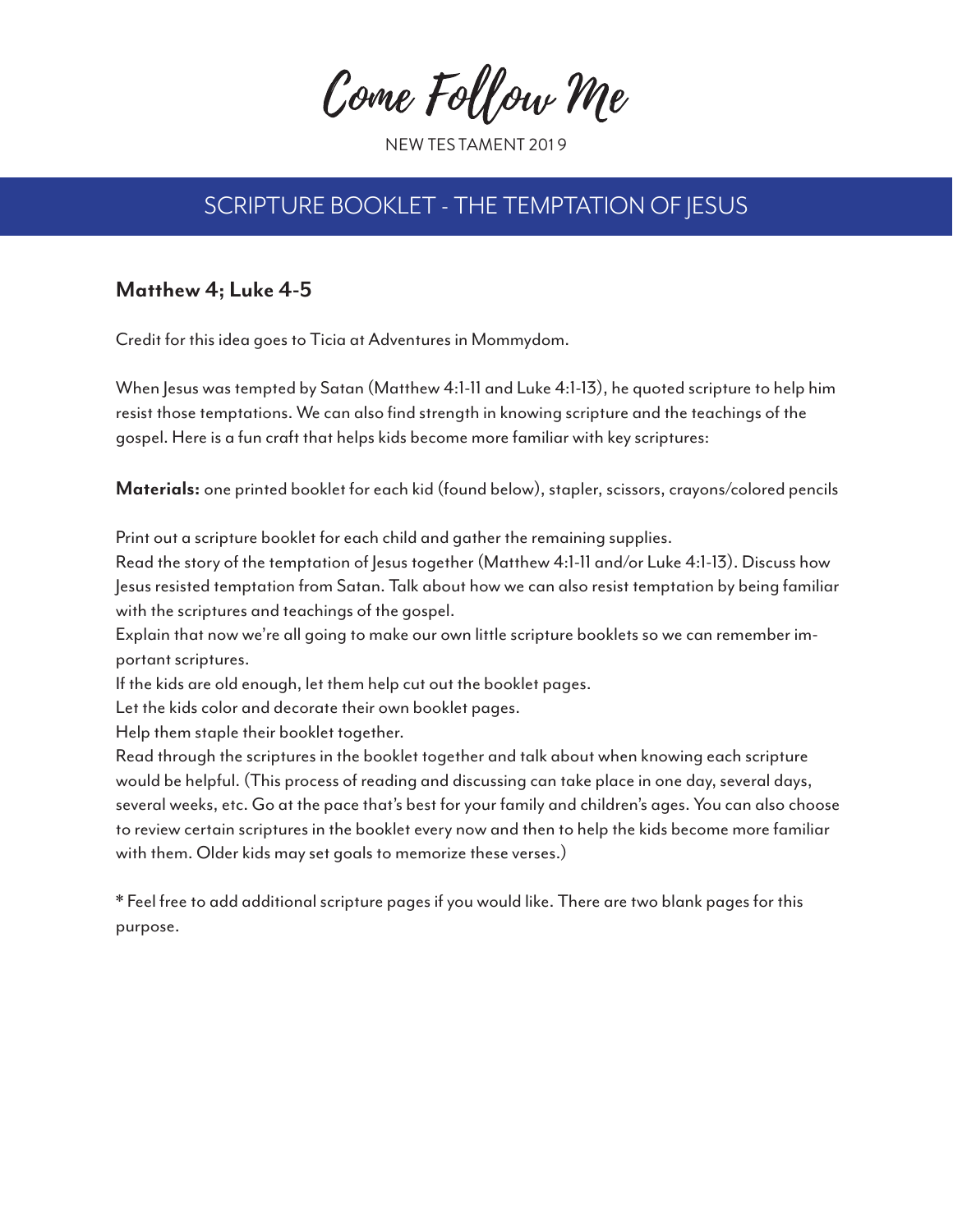